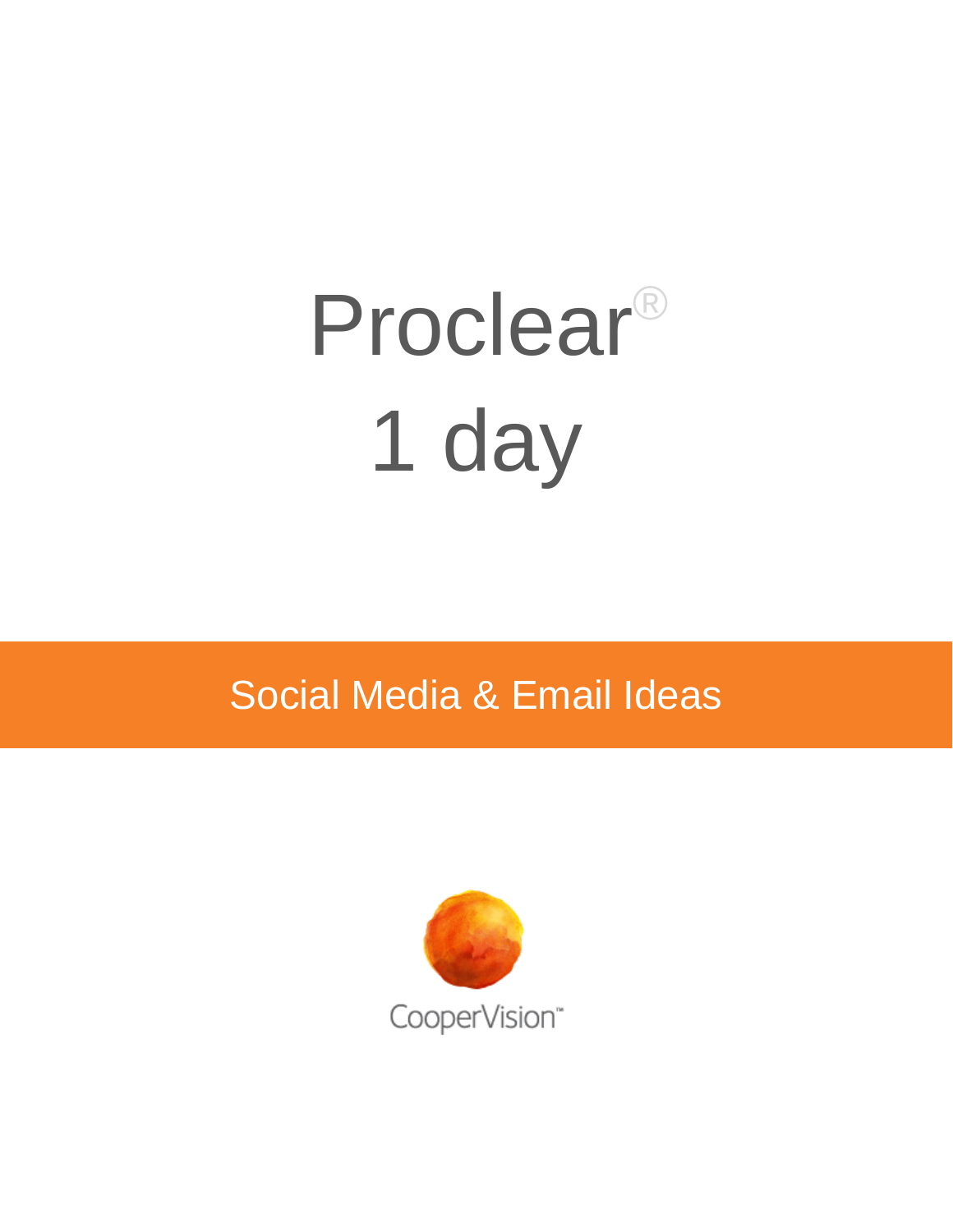## **POST IDEAS**

facebook

FREE TRIAL! CooperVision is giving a free trial of Proclear 1 day lenses for new customers. Proclear's groundbreaking PC Hydration Technology allows lenses to stay 96% hydrated even after 12 hours of wear. Call today for a fitting!

FREE TRIAL OF PROCLEAR 1 DAY LENSES! CooperVision is giving a free trial of Proclear 1 Day – the 1 day lens that stays 96% hydrated even after 12 hours of wear– for all new customers. Call us today!

FREE TRIAL OF PROCLEAR 1 DAY LENSES! CooperVision's 1 day lens that stays 96% hydrated even after 12 hours of wear. Call us today!

FREE PROCLEAR 1 DAY CONTACTS! Believe your eyes, CooperVision is giving a free trial of their most comfortable 1 day lenses to all new customers. Call today for a fitting!

TRY PROCLEAR 1 DAY LENSES FREE! The level of moisture in these 1 day lenses must be experienced to be believed – stays 96% hydrated even after 12 hours of wear! New customers, call today to start your free trial!

FREE TRIAL – FDA RECOGNIZED PROCLEAR 1 DAY LENSES! Try out the 1 day lenses the FDA proclaimed as providing improved comfort for those who experience dryness compared to other 1 day lenses. Call us today for a fitting!

CALLING ALL NIGHT OWLS, WORKAHOLICS, ALLERGY SUFFERERS! Free trial of CooperVision's Proclear 1 day lenses – stay 96% hydrated even after 12 hours of wear! Call us today!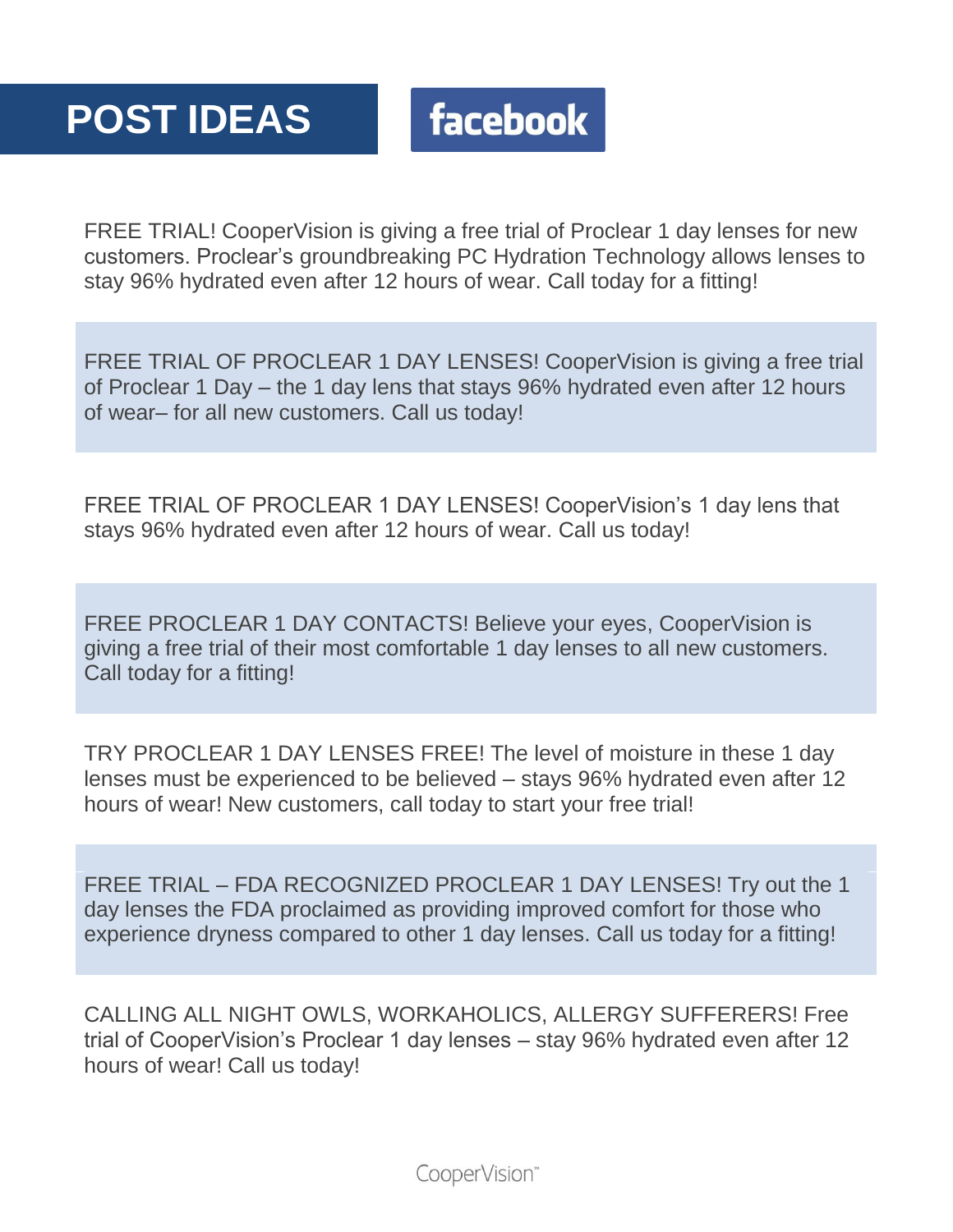

FREE TRIAL OF #PROCLEAR – @CooperVision's 1 day lens that stays 96% hydrated even after 12 hours of wear! Call us today!

FREE #PROCLEAR 1 DAY LENSES! The level of moisture in these 1 day lenses must be tried to be believed! New customers, call today!

Calling all allergy sufferers! FREE TRIAL OF #PROCLEAR LENSES - the 1 day lens that stays hydrated even after 12 hours of wear! Call today!

SEE THE DIFFERENCE FOR YOURSELF! Free trial of #Proclear 1 day, the lens that stays 96% hydrated even after 12 hours of wear! Call us today!

Seeing is believing! So see for yourself with a FREE TRIAL OF @COOPERVISION'S #PROCLEAR 1 DAY LENSES – call us today!

FDA RECOGNIZES @COOPERVISION #PROCLEAR 1 DAY for an improved level of comfort in relation to dryness. Call us today for a FREE TRIAL!

TRY #PROCLEAR 1 DAY LENSES FREE! The level of moisture in these 1-day lenses must be experienced to be believed. Call us today!

@CooperVision's giving a FREE TRIAL OF #PROCLEAR 1 DAY LENSES! (1 day lenses stay 96% hydrated even after 12 hours of wear) Call us today!

ALLERGY SUFFERERS- PUT AWAY YOUR GLASSES! @CooperVision's giving a FREE TRIAL of the incredibly moist #Proclear 1 day lenses. Call us today!